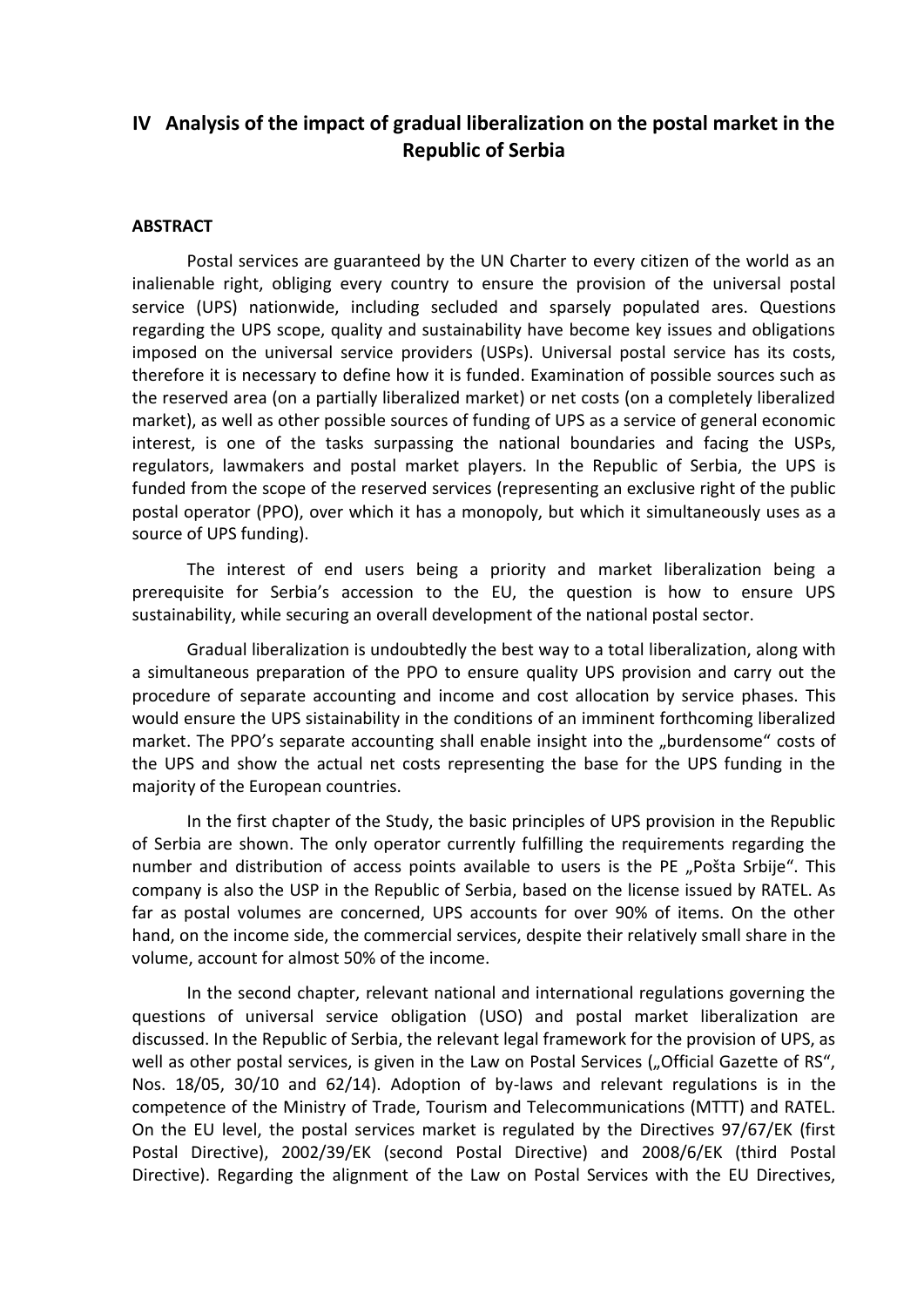these regulations are predominantly harmonized. One main divergence consists in the presence of the reserved area, abolished in the EU.

In the third chapter, relevant parameters influencing the postal market development are shown and a comparison of the Republic of Serbia with other countries is made, whereby improvement trends in the postal sector have been observed. In this part, the volumes of letter-post and parcel-post items, both before and after the liberalization in the selected European countries, were presented. Subsequently, the correlation coefficients of mail volumes in each of the observed countries with Serbia were calculated. Finally, a methodology presenting compatibility coefficients of the countries, i.e. measuring the similarities between the observed postal markets with the market in Serbia, was proposed. This methodology has taken into account letter-post and parcel volume trends, ratio between the BDP rates of the selected countries and Serbia, GDP correlation coefficient of the countries in question and Serbia, ratio between the volumes of letter-post items per capita of the observed countries and Serbia and the amount of postal charge for the first weight category letter. The analyzed countries were classified according to the mentioned methodology, with Croatia being the most similar to Serbia, based on the used parameters.

In addition, the third chapter also contains an analysis of postal market development trends, carried out by measuring the efficacy and productivity in 30 public postal operators in Europe. The following trends were observed in the analyzed period 2003-2016: the number of PPOs' employees decreased by 9.47%; the postal network, in terms of number of post offices, remained relatively stable, with nevertheless a slight drop by 2.01%; the volume of letter-post items is in decline by 24.17%; the volume of parcels is on the rise by 39.39%; costs and revenues grow at a similar rate, with an increase in the revenue being slightly dominant, 30.66% against 29.94%. Investigation of the reasons of productivity change has shown that postal market liberalization has a positive impact on the productivity of the observed PPOs.

In the fourth chapter, the projection of the postal market in the Republic of Serbia is carried out, according to the reserved area regions. The projection of the total volume and income on the postal market in Serbia was given, including the number of operators and new employees. The trend in the PPO and private operators' volume and income ratio was presented, including the the PPO's and private operators' volume and income ratio regarding the sum of commercial postal services and private operators' services. Special attention was paid to the volume and income ratio of the UPS and items up to 100 and 50 grams. Based on the calculations, it was assumed that no significant volume and income decrease related to the UPS is expected in the scenario where the reserved area is to be decreased from 100 to 50 grams per weight and from the three-fold postal charge amount to a 2.5-fold one. In the analysis of a third scenario – that of the reserved area being abolished, the other countries' experiences, where markets are already liberalized, were considered. As far as letter-post items are concerned, it was observed that liberalization had a negative impact on the volume growth by only 1.11% (drop in the volume of letter-post items) in the three-year period following the liberalization. On the other hand, despite parcels not belonging to the reserved area, significant drop in their volume was observed after the liberalization. Volume decrease as a result of liberalization is 16.20%. A possible explanation to this is that the liberalized market by itself attracts new investors and they are already more interested in parcels than in letter-post items, due to an expected higher income.